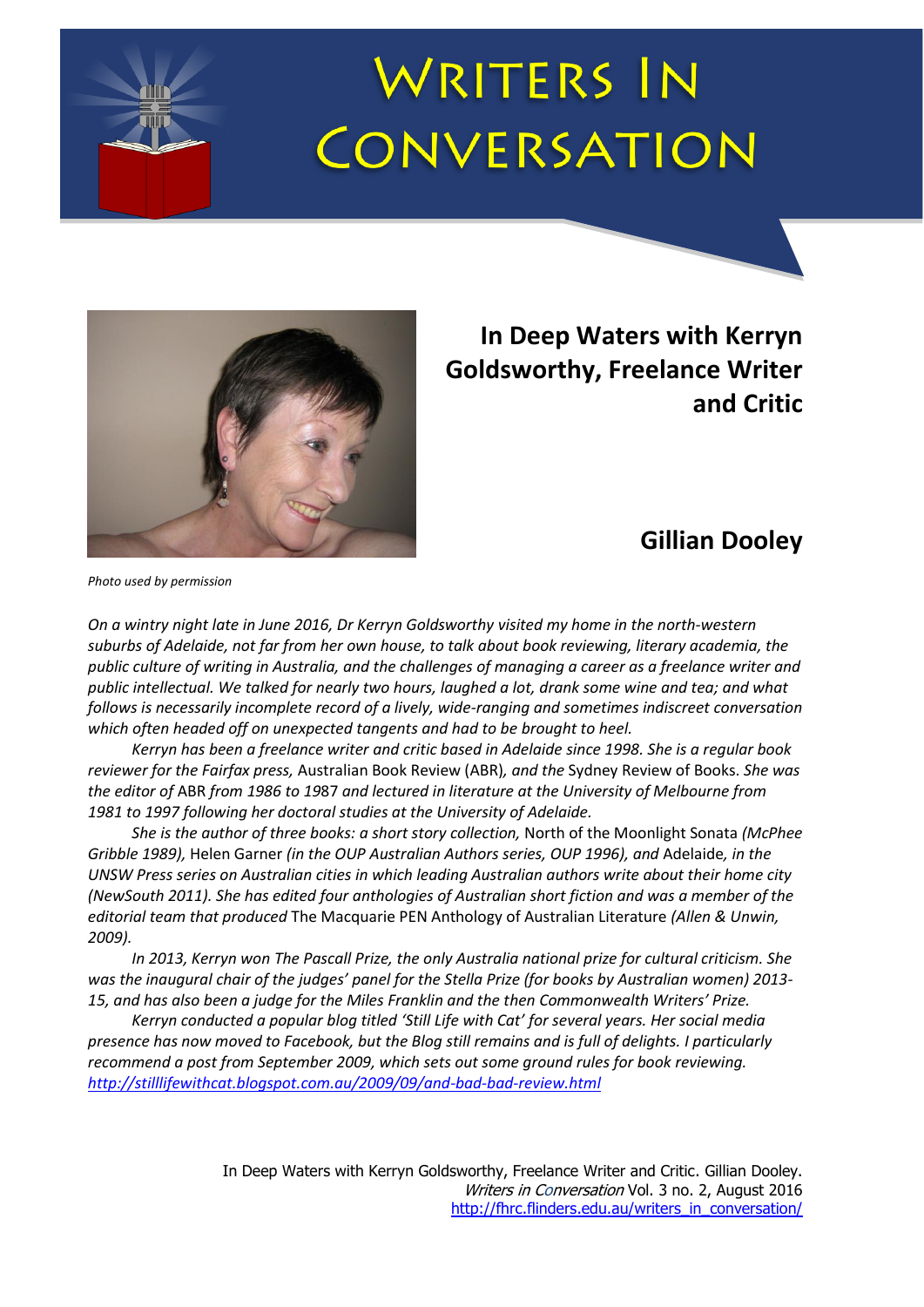*I started our conversation with what I felt was the most obvious subject for discussion, book reviewing.*

GD: I'm interested what we get ourselves into when we put ourselves into the position of being reviewers. I think sometimes the tone and voice is really hard to get in a review. Do you feel that you've 'settled'? In your blog you said one must try to appear like 'neither a wanker nor a dickhead', which is actually surprisingly hard sometimes, especially when you don't like the book.

**KG: I try not to – every now and then, maybe once or twice a year, I will think, this person deserves … no, not the person, the book. Just because you can't let these books out into the world and let them get away with it. My favourite example is an obviously put-together piece of chicklit. It was very clear to me that the only reason that book got published was because the author was Kathy Reichs's daughter, which was being made much of in the media release. And it was just dreadful, the worst kind of twee, very American, irony-free, very sexist, incompetent writing. Name any box that you could tick why this book should not be published. So that's my example for not feeling particularly guilty about hauling off and being very sarcastic. But that's a qualitatively different thing from reviewing something like Geordie Williamson's** *The Burning Library* **in which my line was that what he's saying is not true. And that's different from saying 'this is a bad book.'**

**So there's a whole range of positive possible negativity. A Canberra friend who used to review for the** *Canberra Times* **once told me about a stranger coming up to her in the street saying, 'You owe me \$32.95. I bought that book because you said it was good but it was rubbish.' And I think they've got a case. It's only a little case, but it's a case.** 

GD: But that's another thing. The readers of reviews don't always understand what a review is.

#### **KG: No, they don't. I'm not saying that they were right. But I'm saying that we have a responsibility.**

GD: I got this reaction to one of mine recently, through a friend, who sent my review to a friend and said, 'What do you think of this review? You told me you liked this book.' So this person sent back a critique of my review, which said things like, this reviewer is prejudiced, she is a snob, she hasn't read the book properly. And then: book reviewing is going the way of all journalism. Nobody is objective or well-informed any more. It was a 300-worder for *ABR.*

**KG: The only thing I could say about that is that I am acutely conscious, especially when I'm doing the short reviews for Fairfax, much more conscious then when I'm doing the longer reviews – though I've got one now when I need to think about this – of what genre we're in. You know, I'm not going to review something that's clearly meant to be a thriller as though it was a literary novel. Why would I do that? I can remember when we very first started teaching creative writing at Melbourne Uni, 1983 it was, the people who were against it, would say, 'Oh but how can you judge?' Are they better at the end of the year than they were at the beginning? You judge by what people are trying to do. If this person set out to write a well-crafted crime novel and failed, you say, OK, this didn't work. If it's Peter Temple, if you get** *The Broken Shore***, as I did, which blew my head off, well you say this is rewriting the rules about genre divisions. I think an awful lot of reviewers have a tendency to just dismiss something, to call any sort of genre fiction trash and not judge it by its own rules. Try telling them that** *Nineteen Eighty-four* **and** *Brave New World* **are both speculative fiction and see what they say. How did we get here? These are deep waters, Watson!**

GD: It's just that they're our readers, and so often they don't understand the object that we're offering them.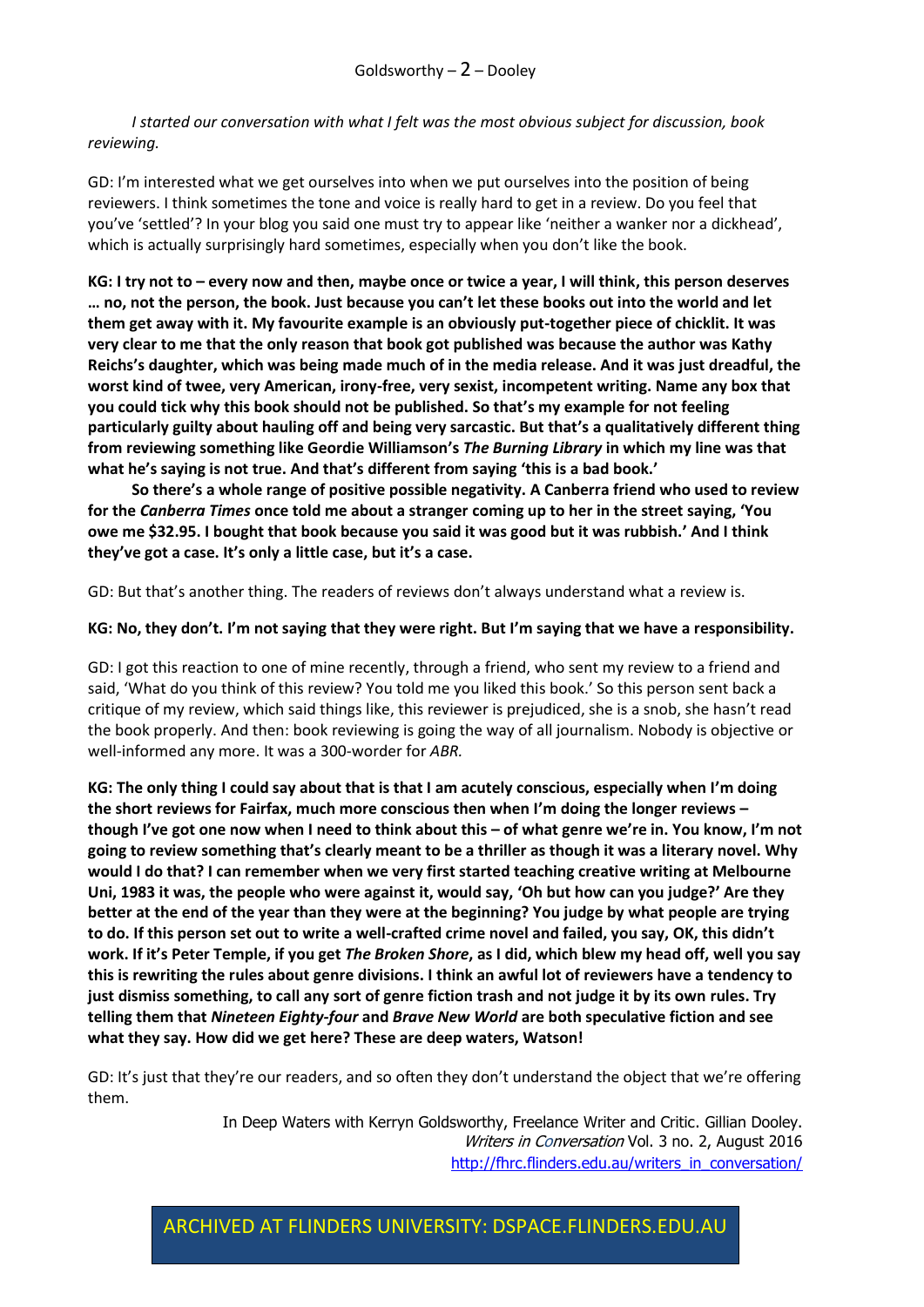**KG: Something I realised when I was about half-way through the second Harry Potter book – I'd never heard of J.K. Rowling or** *Harry Potter* **until the 11-year-old daughter of a friend of mine who I was meeting for coffee every Saturday morning turned up with this book, and I said, what are you reading? And she showed me. And I said 'tell me about that', and she told me about it, and I thought, this sounds interesting, and her mother said, yes it's wonderful. So it was a kid. It was the audience that the book was written for. And then I started to read them, and I realised that she is one of the most superb writers, who puts in lots of little jokes for the grownups. So it's brilliant for children, for whom it was written, but the language, the wordplay, she's clearly fluent in at least three other languages apart from English, and everyone's name means something in Latin or Spanish or whatever, and those kind of people really, the writers who can write for a wide audience in whatever genre or form that you're in, but who can also speak to … Someone like A.S. Byatt's very good at this. It's possible for someone who's never been in a goddamn English department to read**  *Possession* **and enjoy it. But someone who has been in an English Department, as you know – especially a feminist who's been in an English department and knows something about the nineteenth century, can get a huge amount of enjoyment out of that book. But that doesn't mean that it's no good for people who didn't. They're my favourite writers, those people.** 

#### GD: How many reviews do you write a week?

**KG: Only two. It used to be four, it's now two because Fairfax ran out of money, and rather than just sack two of their four regular short reviewers, they decided they would job-share between the people who write for the** *Sydney Morning Herald* **and the people who write for the** *Age.* **So I now write a fortnightly column of four short reviews. Actually the amount of paid reviewing work has fallen off quite badly. But up until very recently it would have been at least one more full-length review, and I've got one at the moment that I'm half-way through, for example – more often than not there's one that I'm working on that's a full-length review probably every other week. And some other work gig that isn't reviewing. So it'd be about five reviews a fortnight, one of which is a fulllength review.** 

GD: So do you come to every review thinking, this is fine, I know exactly what to do? Do you ever think, 'What the hell am I going to write?'

**KG: [laughter] Not any more. I remember having a little crisis. I reviewed** *Elizabeth Costello***, it must have been, for** *ABR***, and I remember having a little crisis about that. It wasn't so much what I was going to write as what am I going to write that the author wouldn't be disgusted by. And the thing to do there I thought was to back off and think about philosophy and abstractions. And as soon as I did that I was fine. I realised what was going on, I think it was the right thing to do. When I do think, oh my god what am I going to say about that, more often than not it's a good, difficult, hard book like**  *Elizabeth Costello* **or, more recently Nir Baram's** *Good People* **– he was out for the Sydney Writers' Festival in May. A very angry Israeli novelist. Very good. This was translated from the Hebrew, and it was clearly very bloody difficult in the Hebrew, so it took me about five days to get through it because it was very dense, it demanded a great deal of historical knowledge and it was conceptually quite complex. And then I found out that I'd got it mixed up in the reviewing pile and I wasn't supposed to be reviewing it at all, and it had been sent to me by some publisher.** 

**It was terribly painful reading, because it was set during World War Two. One of the characters is a German man working for the government and the other is a young Russian woman working for her own government, and in both cases the work that they're doing is morally repugnant -- horrible stuff -- and they've just drifted … So many people got caught up in what they**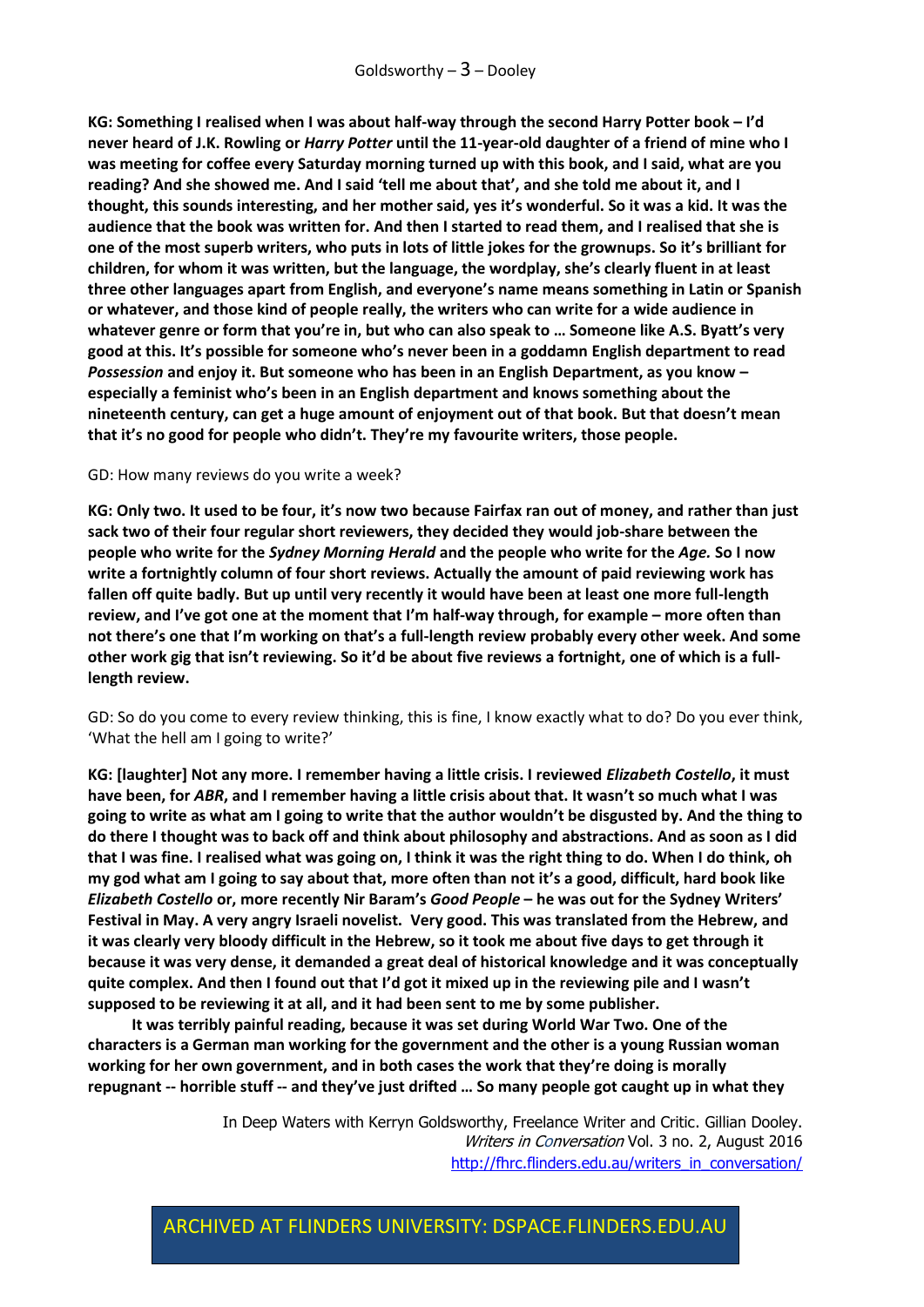**had to do in World War Two and ended up hopelessly morally compromised, and it was about that, basically. And it was dreadfully difficult to read, and when I sorted out with my editor that I wasn't supposed to be reviewing it at all, I realised that I had wasted – well, it wasn't really wasted because I read the book – five days. I was hugely relieved because I had no idea what I was going to say. I was completely out of my depth with something like that. Not so much out of my depth as lost. It was so alien to my own experience that I had no way in.**

**I've been doing this short reviewing gig for Fairfax since the beginning of 2007, that's nearly 10 years, and the number of books published every year, at least in English and translations as well, that are about, directly or indirectly, World War Two, does not diminish. I don't know if you've noticed that. It's like a bruise that's still coming out in the general consciousness. It's really quite remarkable. And then you have to really think about those books.**

GD: Yes. The double-header I did for *ABR* last month was Baba Schwartz's autobiography and Marcel Weyland's.<sup>1</sup> Baba Schwartz is a genuine Holocaust survivor. Marcel Weyland escaped the Holocaust, by pure luck, or by good judgement actually, on his sister's part. So that family got out in time. So his memoir is not a Holocaust memoir at all. But I had to do these two side by side. I'm sure Peter Rose [Editor of *ABR*] was expecting that they are both Holocaust memoirs and I had to say, well, hers is and his isn't and I found it really quite difficult to navigate that.

I don't do anything like as much reviewing as you, not now, anyway, but whenever my reviews provoke reactions, I get, 'she's a snob'. That was certainly the reaction to a review of a Bryce Courtenay, where I thought I'll take a step back, I won't just say this is rubbish, I'll try and work out what it is about Bryce Courtenay that people love so much. But that sort of thing seems to annoy people.

**KG: This is one of the things that doing the Fairfax reviewing has taught me a lot about. I get a lot of – rather apologetically my editor sends me a fair amount of what I refer to in my heart of hearts as**  *Women's Weekly* **fiction. But I've read enough of it now to know what's good WW fiction and what's bad WW fiction, and my general phrase is 'well-crafted commercial fiction'. Which is what it is, the good stuff anyway. So I know what you mean. It's my job to talk about those books, but there's a lot of them about. And they take they idea of being a writer very seriously, and they're all very earnest. And you say, well, this isn't working, or this beautifully put together, everyone will like reading this.**

GD: As for Bryce Courtenay, I just can't see the attraction.

**KG: I don't know what I'd do about Bryce Courtenay. I think I'd just say no.**

GD: I did, after that one. I think they sent them to me, because … I don't know why, actually!

**KG: I don't say no very often. I wrote my first widely published review for the** *Australian* **in 1980, which is 36 years ago, and I've been around these traps ever since. I was in Melbourne in the thick of most of it for a long time, with all the literary stuff I've done, and I know all these people. I can't possibly not review their books. If I said no to every book by everyone I've actually met I'd never review anything. So when I do say no, it's often because I've got too much of a history with this person or I don't think this is a good idea or whatever.** 

**.** 

<sup>1</sup> In *Australian Book Review* June-July 2016.

In Deep Waters with Kerryn Goldsworthy, Freelance Writer and Critic. Gillian Dooley. Writers in Conversation Vol. 3 no. 2, August 2016 [http://fhrc.flinders.edu.au/writers\\_in\\_conversation/](http://fhrc.flinders.edu.au/writers_in_conversation/)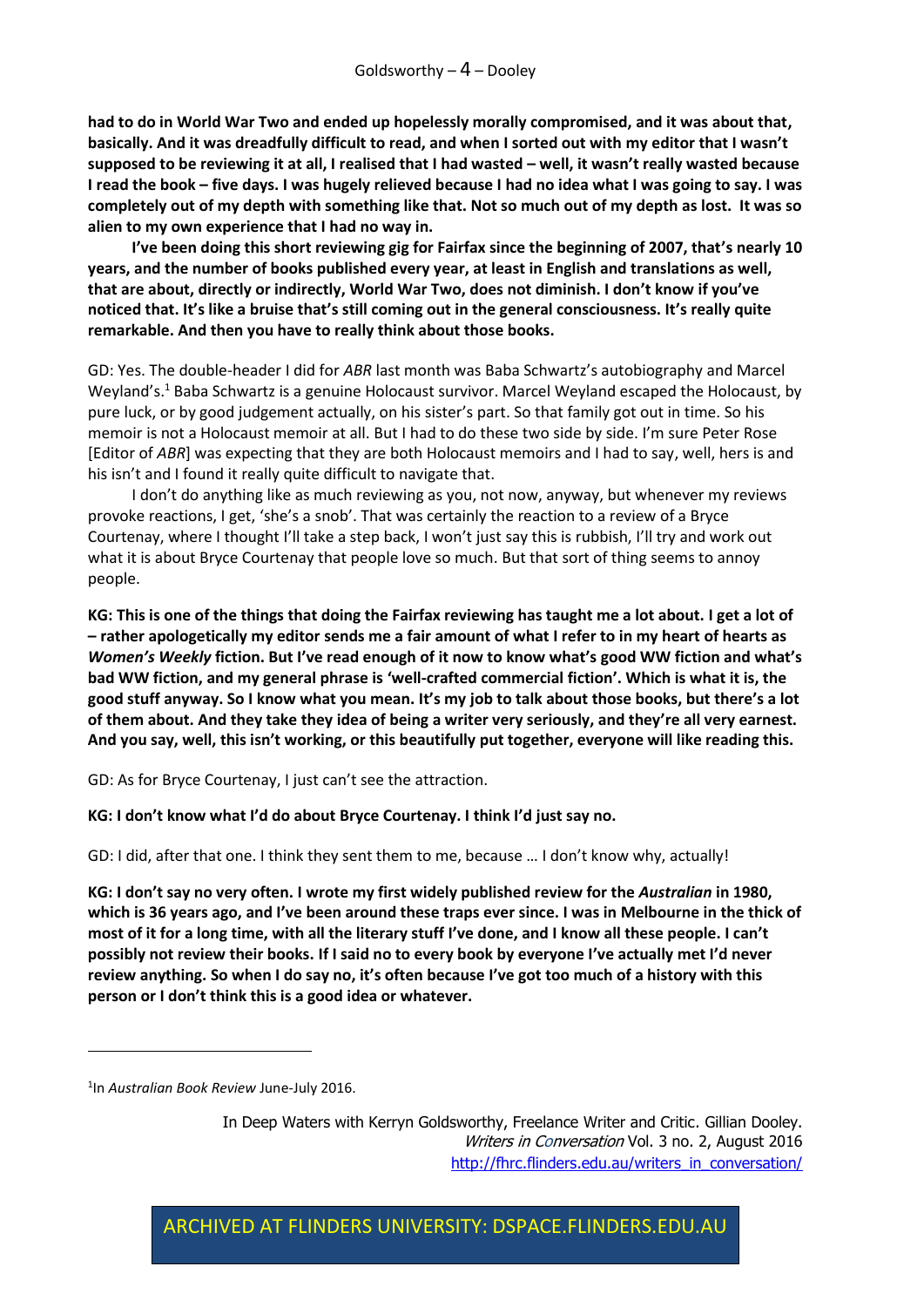GD: That thing you said about World War Two, I was looking at something someone posted about the Prime Minister's Literary Prize and the interventions by the prime minister, and it seemed to me that all the books that were chosen – the overriding choices – were military history.

#### **KG: By different prime ministers.**

#### GD: That's right.

**KG: I'm probably swimming against the tide in my views about that. I'm a stickler for the rules. So when I see literary people saying that they should change the rules of the Miles Franklin Literary Award, for example, I think No, we're talking about the terms and conditions of Miles Franklin's Will. You're talking about overriding, literally, what a woman wanted. Get to your half-back flank and rest, as we say in my family. No. That was in her Will and that's how it's going to be. And I feel the same way about the PM's prize, and if you're a judge and you haven't bothered to read the rules, then you get to your half-back flank and rest again. I think that if it's in the rules that the PM is allowed to override, then what's the problem? You might think it's a bad rule, but it's not as if it's surreptitious intervention. So it's public money. It's still there in the rules. He's the Prime Minister. The prize has his name on it – or her name. I did not have a problem with any of that. You're right to say that it's really interesting that in both cases it was military history. But what person who wants to be Prime Minister isn't interested in nation-building? And because every PM but Gillard has been a man, they all think that nation-building is about war.**

GD: Well, there's a deeper problem there than just the prize.

#### **KG: Quite.**

GD: But prizes in general. Sometimes I think we'd be better off without them. What do you think?

#### **KG: I think that any writer who has ever won one would just laugh. As Helen Garner would say, here I permitted myself a coarse laugh. [laughter] Obviously I don't think that or I wouldn't have agreed to judge the Stella Prize.**

GD: Although if there weren't all those other prizes, would there be any point in starting up the Stella Prize? I mean, the Stella Prize is a kind of redress thing.

#### **KG: Yes it was. But where are you going with this?**

GD: I suppose what I'm saying is that – it's a stupid question, really – what if the world was flat? What if we didn't ever have prizes? Does introducing competition into the arts …

**KG: I see what you mean. Well, it's a perennial problem, isn't it? There's 'competition in the arts' – boo. 'Money for writers' – hooray. I think the question is not, what if the world was flat. The question is what if artists were properly paid.** 

#### GD: Why should you have to compete against all your peers?

**KG: But you don't have to compete if you don't want to. People's books need to be entered for prizes, and the writers and publishers have to agree to their being entered. And I have never heard of any writer saying no, don't put my book in for a prize. It may have happened, but I haven't heard of it.**

> In Deep Waters with Kerryn Goldsworthy, Freelance Writer and Critic. Gillian Dooley. Writers in Conversation Vol. 3 no. 2, August 2016 [http://fhrc.flinders.edu.au/writers\\_in\\_conversation/](http://fhrc.flinders.edu.au/writers_in_conversation/)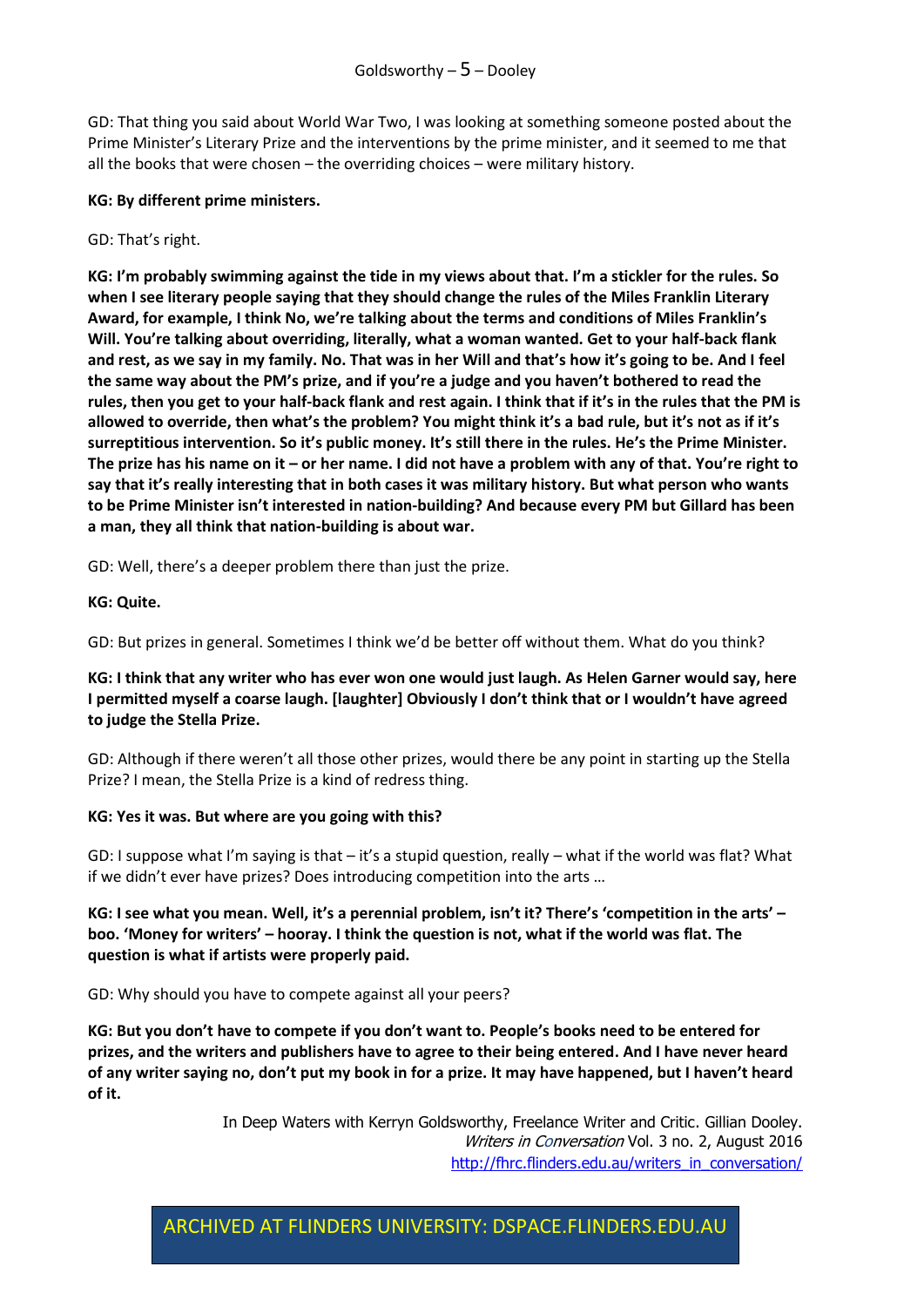GD: I think perhaps someone like Margaret Drabble might have made that stand.<sup>2</sup>

**KG: Oh yes, and somebody else too, I think it was Patrick White who said after he'd won his second or third Miles Franklin that he didn't want his novels entered for it any more, and I think his motives were altruistic rather than snarky, in an era when there still weren't that many Australian novels being published – nothing like the number there is now. I think that when you're talking about competition in the arts, the difference is whether or not people do what they do in order to compete. If people aren't making art primarily in order to compete, then I don't see a problem. I mean, the number of Australian novels I've read over the last 20 years where the writer has clearly thought, Oh I'd better chuck in an Australian reference so I'll be eligible for the Miles Franklin – it may not have been them, it could be their publishers, who will also benefit from that, or even their agents. You don't know. But sometimes it's like looking at a really bad piece of embroidery – who did this, the work experience kid? You can pick it. Anyone with any experience can pick it. So that's a bit sad.**

GD: In this very issue of *WIC* my co-editor who is an English academic – from England – has interviewed three women writers about the Orange Prize, and of course there are shades of opinion between the three of them about it and what it does to your career and so on. We've talked a bit about freelancing. Would you make that choice again?

**KG: It sort of comes down to free will and determinism. What made it possible for me to leave the academy – to walk away from a tenured job, everybody thought I was insane; it was a doublebarrelled thing. I decided that I wasn't going to fret any more about how I'd make a living. I was going to leave, that I was going to a) leave that university and b) come back to Adelaide. And that after that the chips could fall where they might, but the only way I was going to make a clean decision was to decide what the priorities were. And that was jettisoning any idea that I was going to let what I did for a living determine other conditions of my life. So because I was 44 and still young enough to do it, I did it. I got very lucky – I got some bits and pieces of casual teaching work at Flinders and Adelaide Universities straight away and I had various kinds of writing work as well. I thought, I've definitely made the right decision here. And a year later, my mother died quite suddenly at the age of 71, and I thought I've seriously made the right decision here, because I got to spend a year with my mum. So given what happened, no – and I have not, even for a single day, even when I was having a shocking crisis of confidence about money, which happened one winter, when of course you're paying huge amounts for heat, no way. I mean I look at the people who were my mates and my peers then, and they're full professors and they've got millions of dollars in superannuation and they travel a lot, and I roll my eyes, but that's all I do.** 

GD: They've still got their worries. I was talking to a full professor today and she was …

**.** 

**KG: I know, it's horrible, I wouldn't be them for quids. I mean, that was one of the things I left. That was very high on the agenda of why I left. I just couldn't bear what I could see coming, and what was already here. And it's obviously getting worse all the time. But some people can deal with it. I have great admiration for them. But I'm not one of them. I can't.**

<sup>2</sup> See Nick Turner's interview with Margaret Drabble in *Writers in Conversation* Vol. 1, no. 1, February 2014, p. 3. http://dspace.flinders.edu.au/jspui/bitstream/2328/27260/1/Drabble\_Turner.pdf

In Deep Waters with Kerryn Goldsworthy, Freelance Writer and Critic. Gillian Dooley. Writers in Conversation Vol. 3 no. 2, August 2016 [http://fhrc.flinders.edu.au/writers\\_in\\_conversation/](http://fhrc.flinders.edu.au/writers_in_conversation/)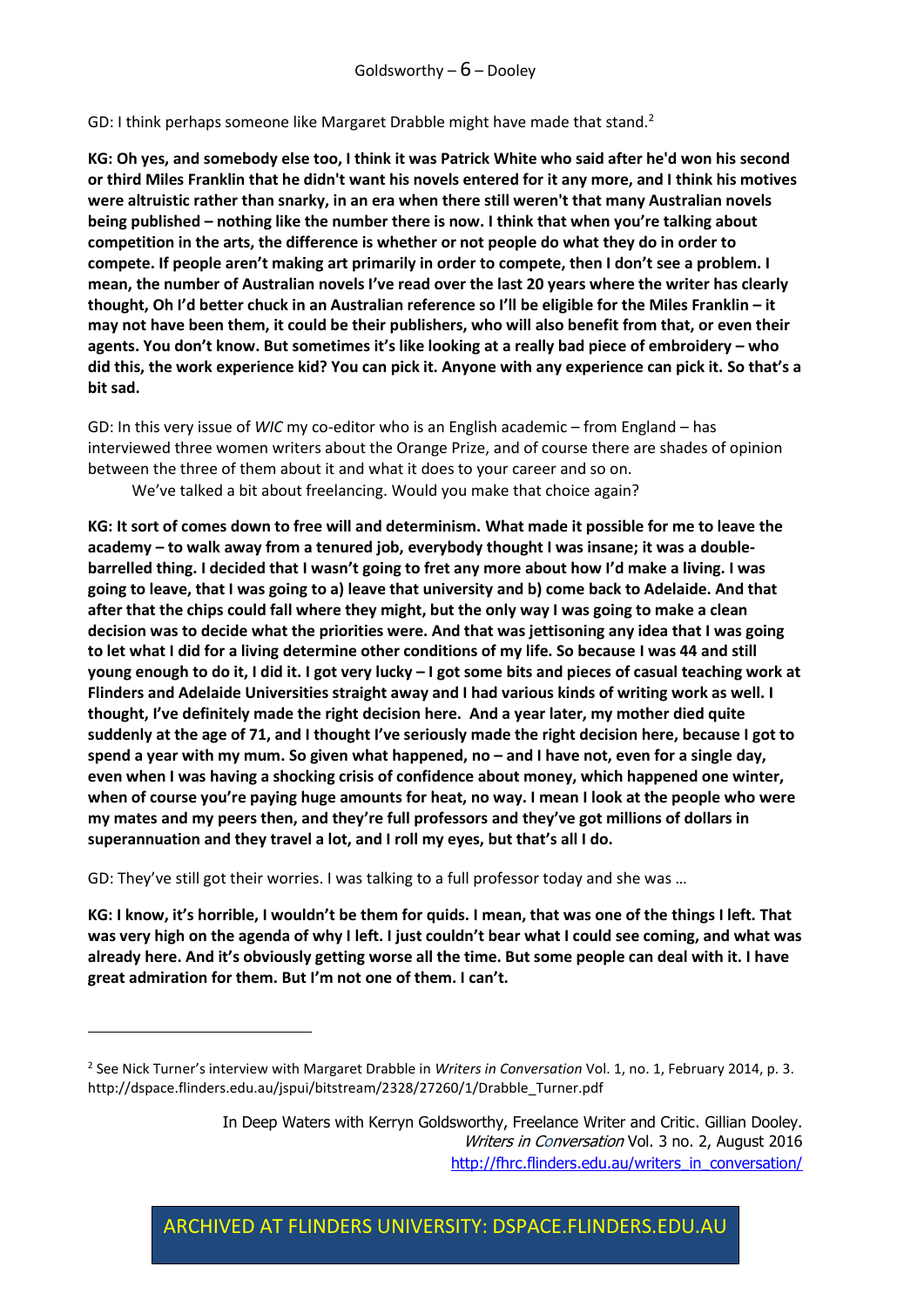GD: I'm in a lucky position in a way because I can have a steady income with the library job and still do my research as I want to do it, without anyone telling me I must publish in certain journals. They just love it when I do publish in certain journals, which I do quite a lot. But I would not want to be an academic and I see everything that is corralling people into producing a certain kind of product …

#### **KG: The idea that people should whip up research projects that would appeal to the ARC. That was already starting in the early 1990s.**

GD: All someone like me needs is time and access to a good library. And maybe the odd airfare.

**KG: I think that's what most people need. It's just that some people are better at playing the system than others. And fine, good on them, good luck to them.**

**One of the things that I adore about being a freelancer. It's so precarious. I had almost no income in May, and then in the first 10 days of June three times as much money came in as had come in for the whole of May. And you've got to hold your nerve in a situation like that, you have no choice. But you see, I grew up on a farm, which means that to me being a one-person small business was the norm. And having a wildly fluctuating income was the norm. That was what you did.**

#### GD: Well I'm the daughter of a public servant, so to me it's quite a scary thought!

**KG: 1998 was probably the happiest year of my life. The year after I left academe. Because I hadn't realised how much I hated being a creature of the institution until I wasn't one any more. I didn't have to read anything I didn't want to read. I didn't have to deal with the febrile hysteria of something like what happened in the Melbourne Uni English department when** *The First Stone<sup>3</sup>* **was published. The atmosphere was like something out of some hideous dystopia. It was awful. So that was driving me nuts. It wasn't that I wasn't prepared to get on with people whose work I didn't have a lot to do with. You know, I was prepared to cope with them. So it wasn't like it was personal.**

**Freelancing, yes. Every now and then you have a crisis in confidence, so you get in touch with a few people and see if they can offer you any work, but I very rarely pitch. One reason why I was burned out as an academic by the time I was 44 was that I was doing so many extramural hours practically the whole time I was there. People kept asking me to, and I was so flattered, and so pleased. And the work was really interesting. I'd love to do it, yes! And I'd find myself working 80, 90, 100 hours a week, thinking how did you get into this, and that went on for 15 years.**

GD: I know exactly what you mean.

#### **KG: It was fine, but no one can work those sort of hours and not pay for it in the end, no matter how thrilled and flattered you are that people want you to do stuff.**

GD: I think because I came to it rather later, I'm still finding myself thrilled and flattered, and find it very hard to say no. But the other thing is that I keep having ideas, so it's my own fault that I'm convening a conference for Austen's bicentenary next year, at Flinders.

#### **KG: Good. That'll be great. I'll come to that.**

**.** 

<sup>&</sup>lt;sup>3</sup> The First Stone by Helen Garner is a non-fiction account of a sexual harassment case at Melbourne University in 1992.

In Deep Waters with Kerryn Goldsworthy, Freelance Writer and Critic. Gillian Dooley. Writers in Conversation Vol. 3 no. 2, August 2016 [http://fhrc.flinders.edu.au/writers\\_in\\_conversation/](http://fhrc.flinders.edu.au/writers_in_conversation/)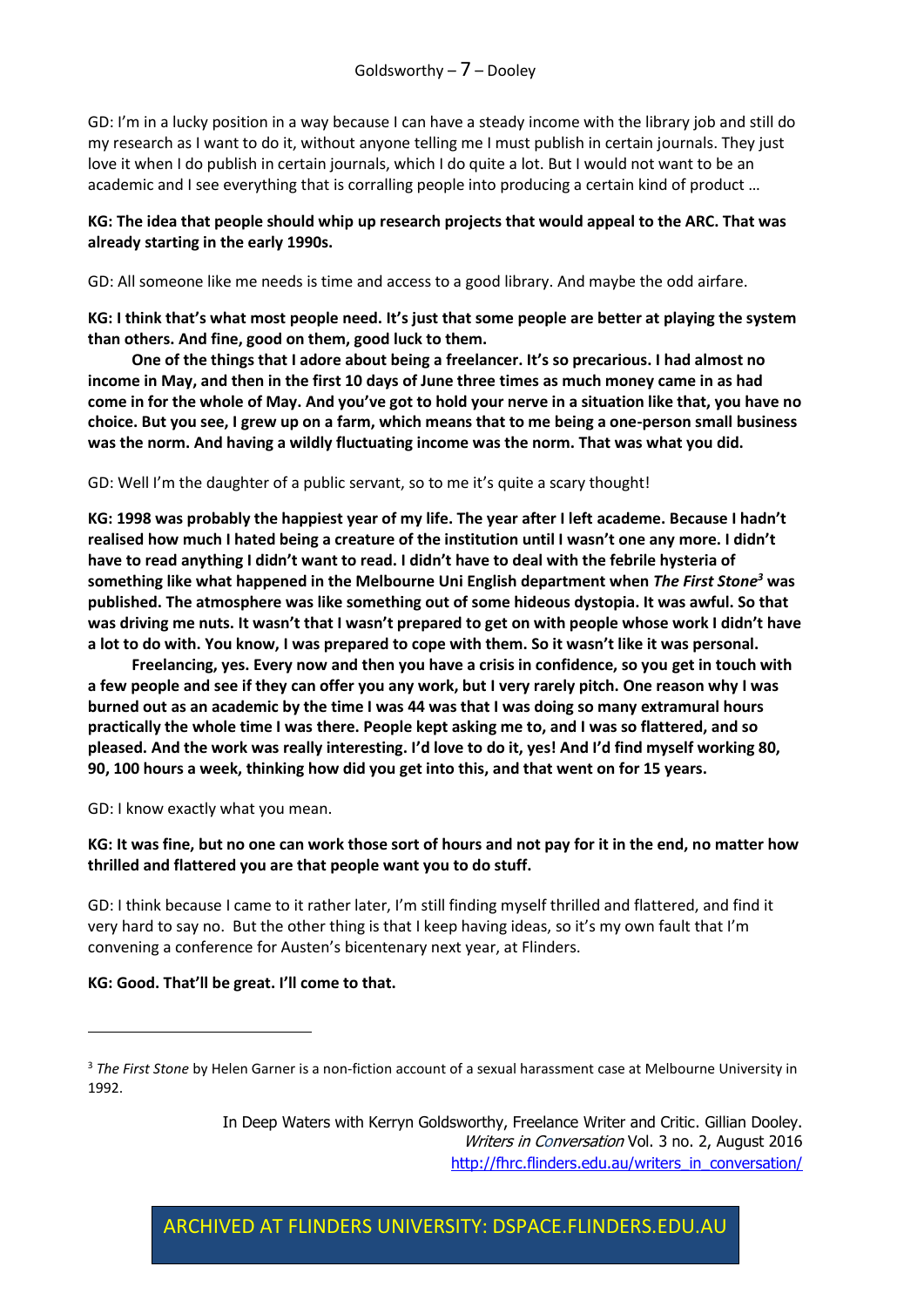GD: We might ask you to do something. [laughter]

#### **KG: I've done something for a Jane Austen conference before.**

GD: I know you did. I was there.

#### **KG: Were you? It was a lovely conference, at La Trobe!**

GD: I wanted to ask you about time management. Do you sacrifice longer projects to get the short-run stuff done? Do you have a long-term project on the go?

**KG: It depends what you mean by sacrifice. I've been thinking about this a great deal lately. The three actual books I've written have all been at someone else's behest, as have most of the four books I've edited. The first book that I published was a collection of short stories. I had a few – I had half a dozen – but Hilary McPhee said to me, look, it's time you put together a collection. I wrote that because when Hilary McPhee says to you, where's your collection of short stories? you just write a few more and hand them over.** 

**And then there was the book on Helen Garner. Peter Rose, who was then the academic publisher at Oxford University Press Australia, said we're doing this series, will you do a book on Garner?** 

**And then there was the Adelaide book, and that was Phillipa McGuinness from New South approaching me at Writers' Week. I'd never met Pip – glorious woman. And she said, will you do the Adelaide book, we need it in 11 months. And I said, I'm reading four novels a week! Oh well, she said, don't let that stop you. So I didn't. I only submitted the manuscript a month late, too.** 

**I've just been thinking about this lately. The only long-term projects I've finished were done because I didn't want to disappoint somebody else. You know, I see all these young women, women in particular but blokes as well, on social media, who, let's face it, haven't got a lot of talent but they have limitless self-belief and they take themselves very very very seriously, and I could do with onetenth of that, I really could, it would be great. I might write and finish something. So to say 'sacrifice' would be misleading. It's more a matter of using the other stuff as an excuse. Helen Garner said many many years ago, 'the writer is the person who does it'. I can do it, but I can only do it if someone else has asked me to.**

GD: Well that's an interesting challenge! (laughs) People often say to me, how do you get what you get done done, and I think about it, and I look back, and I think, I don't know!

**KG: I'm a hopeless time manager, and I'm a procrastinator, and I am someone who doesn't have a lot of physical energy. One of my sisters and one of my closest friends are manic in their energy levels, and I keep saying to them, you need to understand that some of us aren't like you, we're just not. Inertia is our thing, and so is entropy.**

GD: And as for getting up at 6 o'clock in the morning!

**KG: One of the most interesting co-judges on the Stella Prize during my three years as chair of the panel was Annabel Crabb. And she was talking about what it's like to be the mother of three small children and to maintain her working life at the same time, and she said – she's a very funny woman, what you see on TV is what you get, she's exactly like that in a room – she said, 'it's like what a French peasant says about a pig: You just use every single bit of the pig. That is my attitude to a day.' That's brilliant. If everybody lived like that think how much we'd get done.**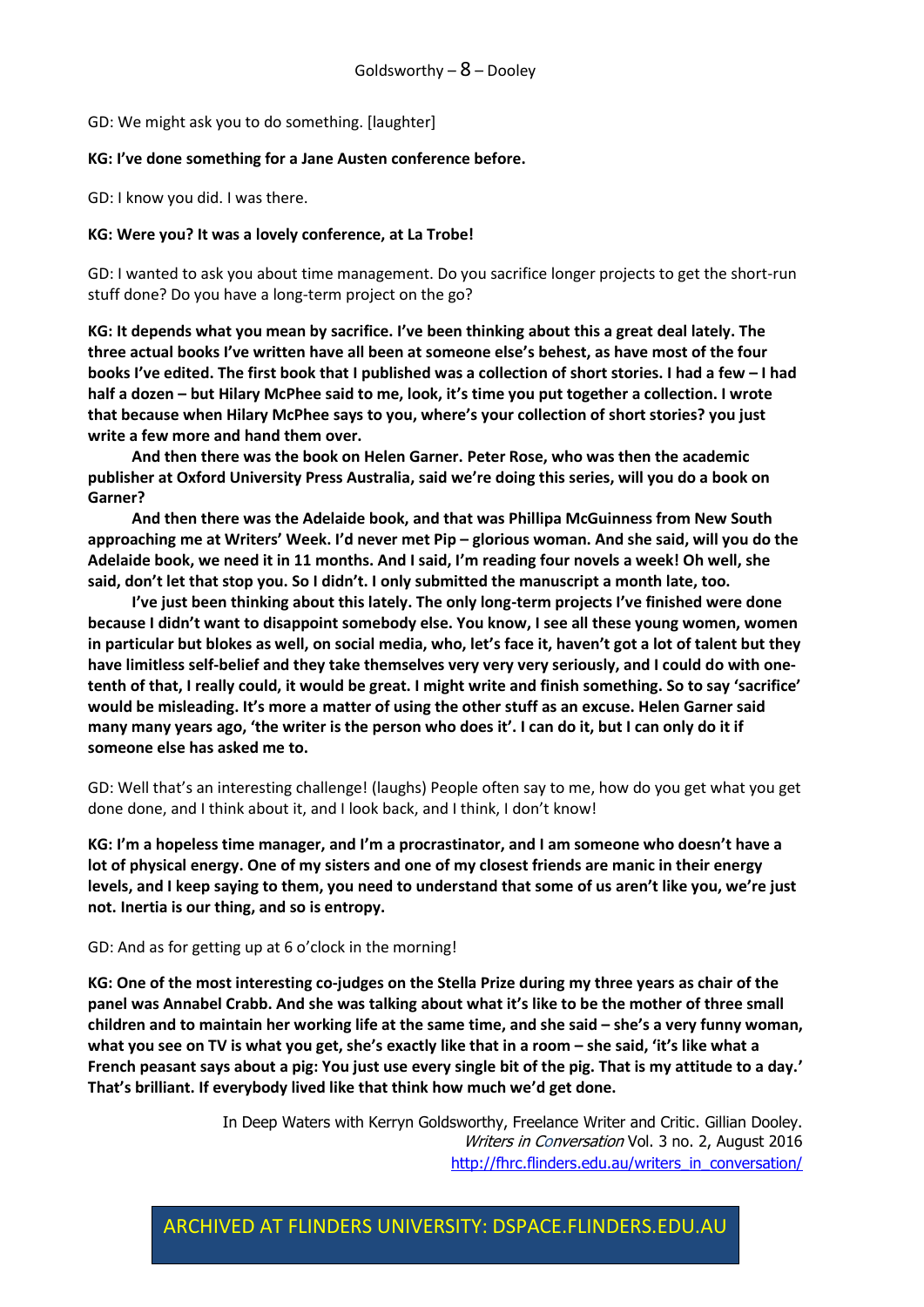GD: I guess I try to do that. But Facebook has made a difference because it's just so possible to get into that little Facebook world.

**KG: I just want to know what everyone's doing! Is the baby better? Which I think is the fiction writer's frame of mind, I really do think that. I really want to know if the baby's better, and I want to know whether it's still raining in Oxford and if they got to go for a walk, and I want to know how they really feel about Justin Trudeau. I want to know that stuff.**

GD: And do you want to know what they had for dinner?

**KG: Often. Usually. Because most of the people I know who post about what they had for dinner are foodies, so they had something really interesting. I know that's the classic thing most people say about Facebook, and I guess it depends on who your friends are, really. If it's somebody whose spectrum goes from 'here's my dinner' to 'this is what I think about the theorist I was reading on the plane', I'll read what they had for dinner, because the whole person is really interesting.** 

GD: I love it, and it keeps me in touch with people – I mean, you wouldn't write emails to all these people.

**KG: There's no time! But when they're people you're always fond of, and suddenly you can check in on them immediately and quickly, of course you're going to do that.**

GD: And there are people I've met through Facebook, now, friends of friends.

**KG: For me that's just an extension of blogging. Before I ever joined Facebook, the number of people I had gone out of my way to meet, or who had gone out of their way to meet me, that I had 'met' through blogging, was well past double figures, before Facebook ever came over the horizon. It was the norm for me before Facebook that you would seek out people, or they would seek you out, if you enjoyed their persona online.**

GD: So you don't think of yourself as a particularly good time manager, then?

**KG: I'm rubbish. I'm a rubbish time manager, hopeless, the worst. But I can meet deadlines. Have you seen that diagram, with 'All the work while crying' in the last two hours? It's me. C'est moi.** 

GD: And as a writer, do you find it hard to get started?

**KG: Oh, it depends entirely what it is. I'm trying to think of different examples? Do you mean to get started in the first instance, or to get started every morning?**

GD: Get started in the first instance – the blank page.

**KG: Oh no, no. In my interview with Charlotte Wood at Writers' Week, about** *The Natural Way of Things***, she said something really interesting. She said she was writing it as a realist novel and she was really struggling, and then she worked out how to do it because she had become attuned to everything in the air – everything in the news – that seemed to be falling straight into her lap in terms of content. The football girl, the St Kilda schoolgirl, the David Jones woman, the woman on the cruise liner, and she said she just felt she was attuned to it and the minute she started thinking like this, in terms of this dystopia where all these different women would find themselves in the same place, she said it was everywhere she looked. So it's a bit like that – when I'm starting a**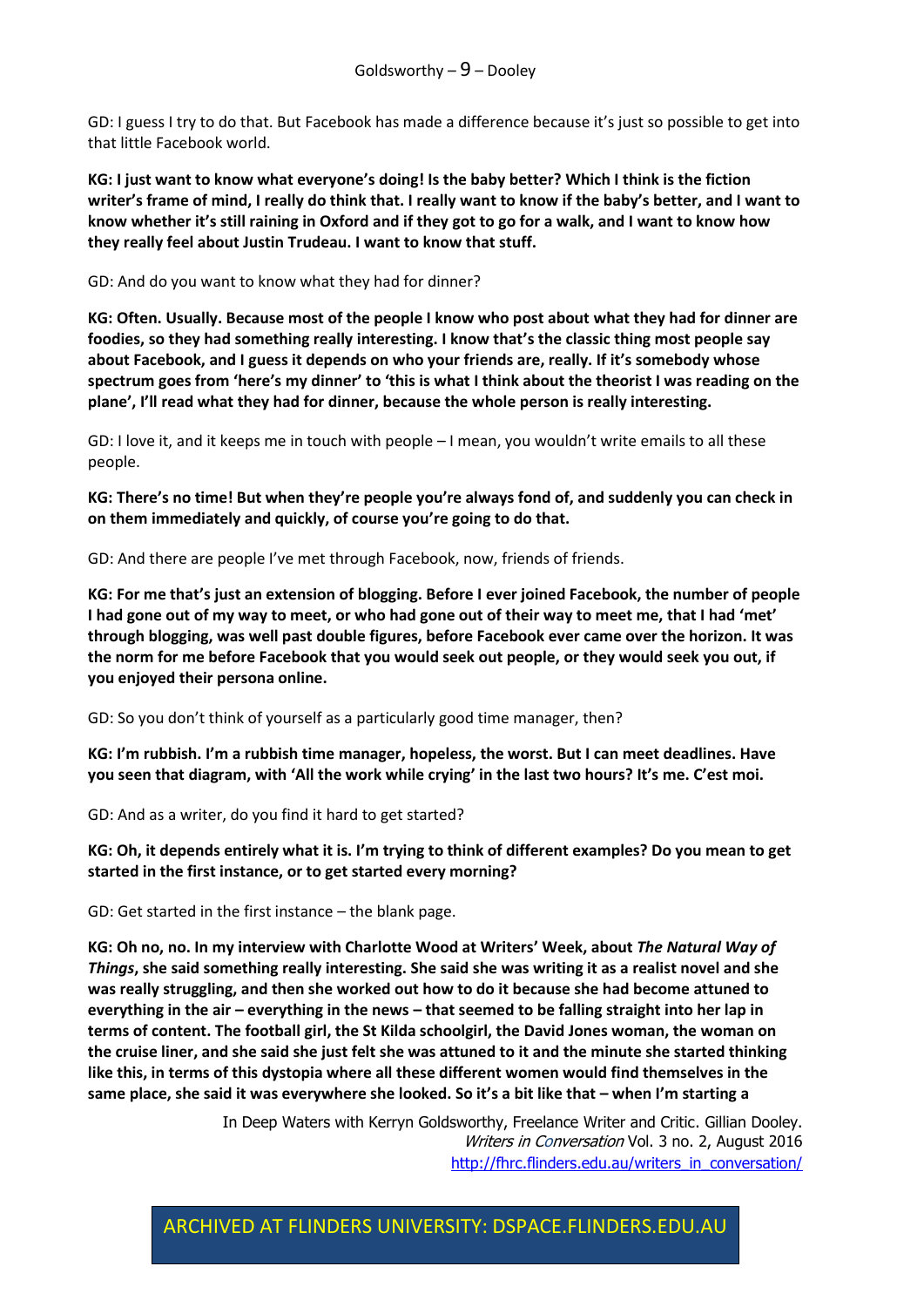**project, everything seems to be relevant to what I'm doing. It's like that wonderful image in**  *Middlemarch* **about the scratches on the mirror. Everything just seems to be relevant to what you're doing.** 

GD: I often think – I know what I'm going to be writing about, but I need that way in, and sometimes I know, this is bleeding obvious, it's not necessarily going to be the way this article will end up starting, but it's my way to start writing.

**KG: Yep, yep, it's like clearing your throat. I read something Chekhov had said, write the piece and then remove the first paragraph and the last paragraph, and I found it very liberating. And the number of times I've done that. Maybe not both, but one or the other, usually the first paragraph. Because you want to find your way in and you're working your way through all the ideas, then you think nup, nup, nup, get rid of all that now. You set it up, and it's like taking the scaffolding away. So no, I don't – with a shorter piece, it is like finding a vein. I find when I don't feel the pressure of a deadline it's much easier to get into the zone and get started. But I'm good at meeting deadlines. There's a lovely moment in the best Dorothy L. Sayers novel,** *Gaudy Night***, where Harriet is trying to write a letter to Lord Peter and she knows it's a delicate letter, and she's worried about it, and she's sitting in her room at Oxford and she thinks how am going to do this. She tears up about four starts, and she says, dammit, I'm a professional, why can't I write a simple piece of prose on a straightforward subject? And every now and then I say that to myself when it's the matter of a deadline, for god's sake pull yourself together, this is your job. If you can't do it then you shouldn't be doing it. And then I miraculously get started.**

GD: With social media, do you find it, apart from the social side of it, do you find a professional or an intellectual vein in it – I mean, there is, isn't there?

**KG: Oh always! I post an awful lot, as you probably know, and it's always, I like to think, either about an idea that's out in the world, or it's some human thing that if I was writing a novel would be in the novel. If I post about my dinner it's either, 'I made this!' or 'What do you think?' There's always some other thing going on.** 

GD: I mean I love when you hit the vein of a group or a page where you really share interests – the Iris Murdoch Appreciation group is just wonderful.

#### **KG: Now she is someone who's passed me by, and I've spent my whole life thinking I should get into her.**

GD: Well I don't know if you should, because apparently if you start it's very difficult to stop!

**KG: It was Paul Salzman from whose lips I first heard the words 'Margaret Drabble': 'read** *The Realms of Gold***'***.* **It's a wonderful novel, it's still my favourite Margaret Drabble. She's not as intellectually high-powered as Murdoch but she doesn't want to be. Cath Kenneally did a brilliant interview with her at Writers' Week in 2014 about** *The Pure Gold Baby –* **there's that gold again. And it was wonderful. Because you could see that she had made choices about how much of an intellectual she was going to be as a novelist, and made a conscious decision that she wasn't going to be that much of an intellectual, she was going to be someone who was read. It was very interesting.**

> In Deep Waters with Kerryn Goldsworthy, Freelance Writer and Critic. Gillian Dooley. Writers in Conversation Vol. 3 no. 2, August 2016 [http://fhrc.flinders.edu.au/writers\\_in\\_conversation/](http://fhrc.flinders.edu.au/writers_in_conversation/)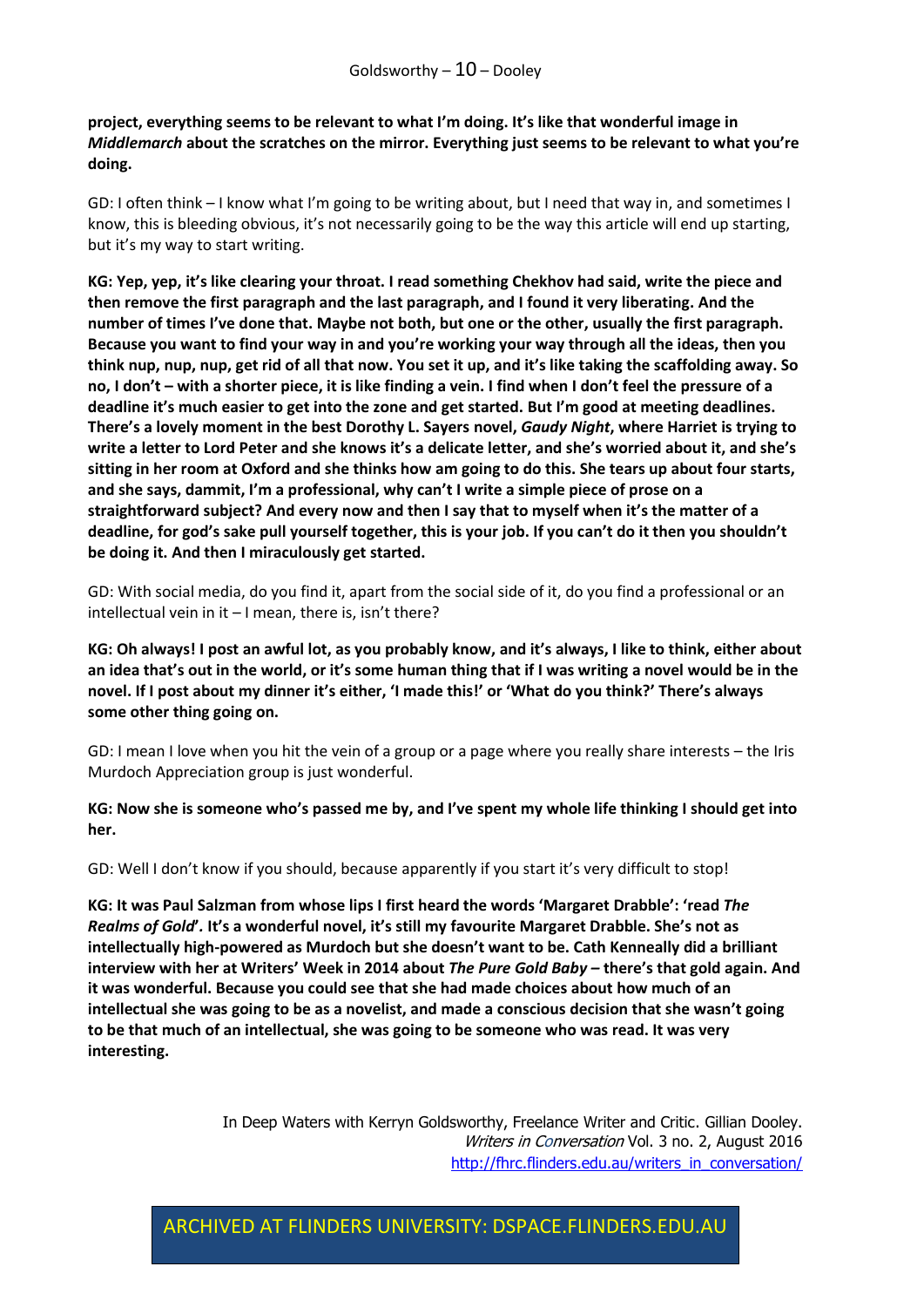GD: I'm interested in Iris Murdoch – she was one of the three authors I wrote about in my PhD – but she doesn't seem to have been studied much in Australian universities, as a novelist as opposed to a philosopher.

#### **KG: Because Margaret Drabble and A.S. Byatt are my favourites of that gender and period and country, and because they are both so utterly formed by Cambridge, I've got this overwhelming sense that they're all like that and that's obviously not the case.**

GD: In the English departments of our youth and perhaps later, it was Australian writers, postcolonial writers, all the classics. Or the modernists. Not the contemporary British writers.

**KG: I didn't have those choices. I did Honours in 1976 when I was 23 at Adelaide Uni, and in my day the rule was that you couldn't just start a PhD from scratch. However, you could start an MA and if you were judged to be doing well enough by the end of that year, you could convert to a PhD and that's what happened with me. At the beginning of 1977 I said, OK, here's what I want to do. I want to do a PhD on Katherine Mansfield, Christina Stead, and Nadine Gordimer and Margaret Atwood. And they had no idea what I was talking about, because neither the word feminism nor the word postcolonial had yet arrived in the Adelaide University English Department. There was no framework for what I had instinctively arrived at what I wanted to do. So they said no, no, you can't do that, so I said, then Katherine Mansfield, and they said no, because a member of the department was working on Katherine Mansfield.**

GD: But why is that a reason not to?

#### **KG: I don't know.**

GD: That's crazy.

#### **KG: And they didn't have anyone to supervise a thesis on my original proposal.**

GD: That's the thing, of course. Someone's got to break the mould. If you can only supervise things you're expert in then nobody can do anything new. What did you do in the end?

#### **KG: It was about place and displacement in Australian fiction. And I am still writing about this to this very day, as a dear friend pointed out when I embarked on the Adelaide book: 'Oh my god you're still writing your PhD thesis!' It was probably the last pre-theory thesis in Australia. Because, thank god, I could write the way everybody was writing in the 1960s and 1970s.**

GD: I think I probably came after that and I was able to write a post-theory thesis. I kind of ticked the boxes – but I'm not a theorist. I don't want the theory to get between me and the book. I read theoretical papers where the writer isn't reading that book, they're reading the theorist and then the book's over there somewhere.

**KG: I got lucky with that because I got more or less dragooned into a feminist theory reading group, it was the year after I'd finished my PhD. In 1980, an academic friend cobbled together this little package of work for me at Deakin University, which was just enough for me to live on, and I met Sneja Gunew, who formed this feminist theory reading group. And so right from the beginning I had at least one framework of theory which I thought then as I think now was fine, because as far as I was concerned it was true. The other stuff was theory, but this was true. Every single insight I ever** 

> In Deep Waters with Kerryn Goldsworthy, Freelance Writer and Critic. Gillian Dooley. Writers in Conversation Vol. 3 no. 2, August 2016 [http://fhrc.flinders.edu.au/writers\\_in\\_conversation/](http://fhrc.flinders.edu.au/writers_in_conversation/)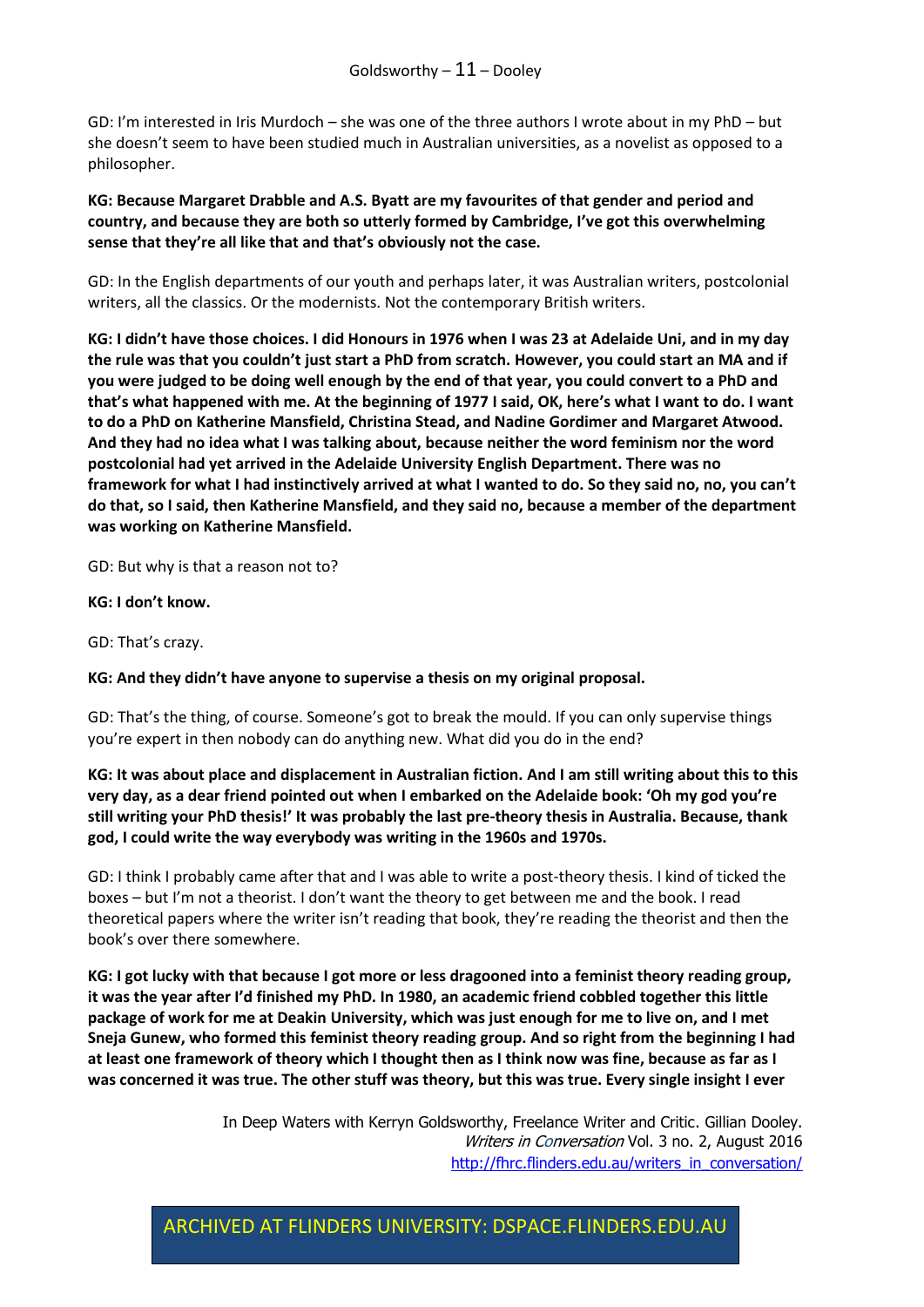#### **got from feminist theory I thought, yeah, it's true. So I didn't have any intellectual struggles with it because it was facts as far as I was concerned.**

GD: I was lucky, too, because when I was in Honours, Robert Phiddian was teaching a Literary Theory course, which I did dutifully, but I found it was really good because he wasn't an uncritical reader of theory. We looked at different theories and did exercises, so it was negotiating your way through theory, rather than, here is the theory.

**KG: I got lucky because we had an option in Honours in 1976 – I think it was actually called 20th century literary theory, and the David Lodge anthology was the text book, which had just come out, and again it was here's what people have said through the ages. It stopped short of feminism, of course, but it was 1976.**

GD: What do you think about copyright? Where should we go with copyright?

**KG: Look I don't know enough about the law. I have some thoughts about intellectual property. None of them are coherent. Scholarly attribution seems to me to be crucially important. The generations after us all have this sense of, well it's all out there anyway so what's the big deal? And that frightens me a bit, only because of what it will do to scholarship, really.** 

**If I have an idea, I don't care how many people use it. I think it's great if people are using my ideas, I love that. If they pretend it's their own and make money out of it, I get a bit irritated. And people claiming they invented something when I know perfectly well I invented it also irritates the bejesus out of me. But only in a transitory way. But copyright seems to me to be crucially important because, again, for the same reason prizes are important only even more so. It's a marketplace, and it worries me that a lot of people who haven't got a lot of talent whinge and moan about how little writers get paid. Maybe they don't get paid because their writing's not very good! But something like copyright, if your writing's good enough to get published and get out there, then you deserve to get paid.**

**And just in the last little while, in the last couple of months, I had this fabulous windfall from Copyright Agency Limited, just when the plumber and the dentist between them had cleaned me out completely. And it was completely unexpected – and it was for things that, yes, people had been using in schools and universities for years. So I guess, on the one hand you want people to be intellectually generous, and on the other hand, when it comes down to dishonesty, I think that's what really sticks with me. If people claim ideas as their own, if they plagiarise, that's firing squad material as far as I'm concerned.** 

GD: I don't pretend to be across the Productivity Commission report.

**KG: Oh, I don't understand – however, Delia Falconer, who is intellectually a very sophisticated woman, apparently spoke to the Productivity Commission about this, and was posting about it on Facebook, and she said that they just didn't understand, they didn't get it, they hadn't heard the arguments, and I was thinking about the implications of that. We are in this little bubble talking to each other on places like Facebook. The Productivity Commission haven't heard the arguments. Noone – when I say no one, I mean most people – haven't gone to them with the arguments. Not directly anyway. And Delia said they were quite open to the arguments she was making and said can you give us some examples? So – I think they just don't get it, it doesn't occur to them. One of my best mates keeps saying, oh well, books will be cheaper, and yes, they will, but do you want to read Australian books?**

> In Deep Waters with Kerryn Goldsworthy, Freelance Writer and Critic. Gillian Dooley. Writers in Conversation Vol. 3 no. 2, August 2016 [http://fhrc.flinders.edu.au/writers\\_in\\_conversation/](http://fhrc.flinders.edu.au/writers_in_conversation/)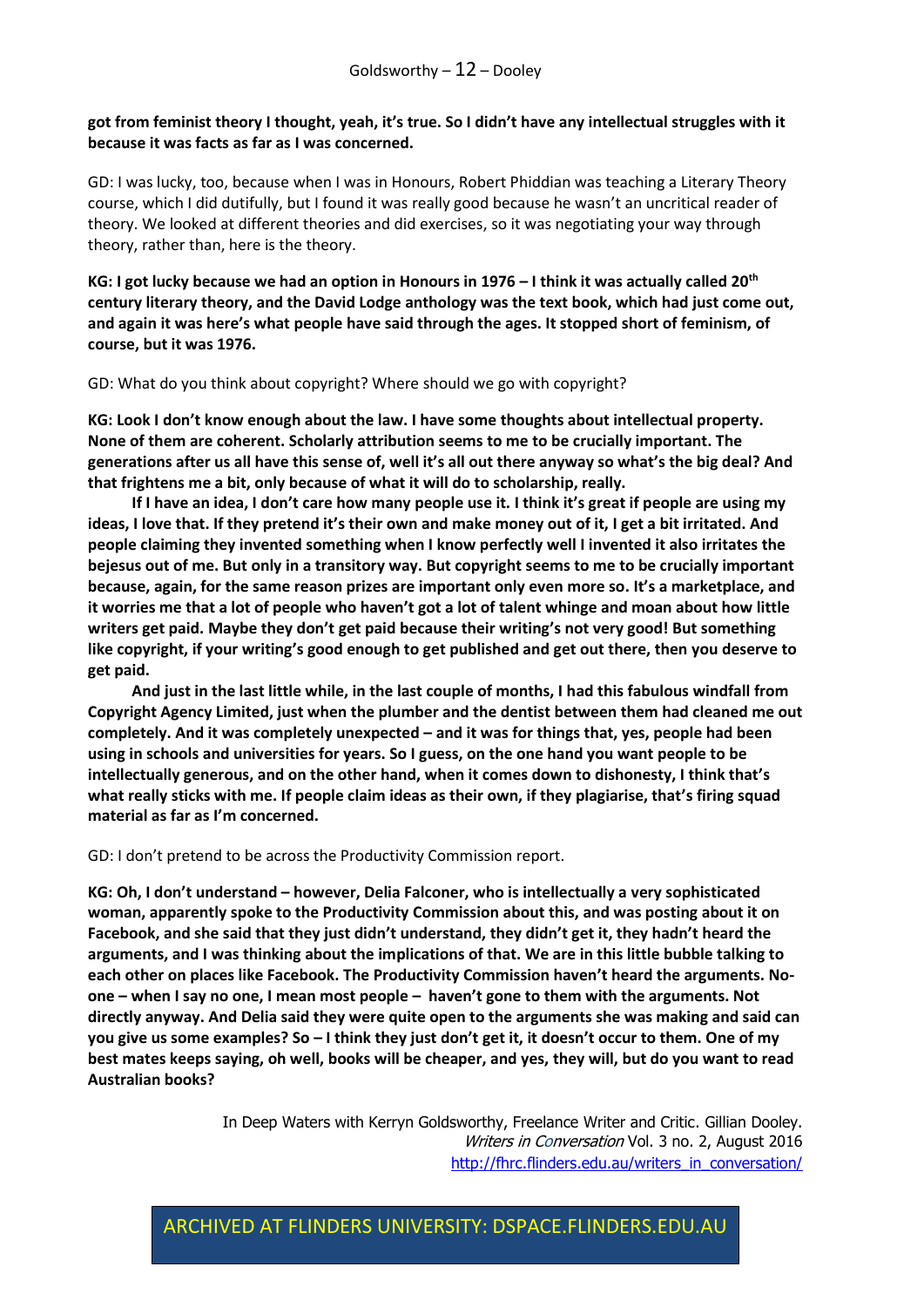GD: As if books are like pounds of rubble or something – they're all equal.

**KG: I think there's a failure of empathy going on amongst people like us here. Because we can't imagine what it would be like not to have a vested interest in this business. For somebody like my friend, who's a very very clever woman, it's just a matter of how much she's got to fork out for books, and I can understand that. I get it. I mean, most Australians are let's face it still cultural cringers at heart. They take it for granted that the American books and the English books are better. I think that kind of vague notion that anything that's not Australian is better, is even now still at the heart of the argument about what's wrong with cheaper books?** 

GD: I went to a fascinating conference last year that I didn't expect to get anything out of. It was called the Social Theory, Politics and the Arts conference. We'd done a research project, and I needed somewhere to present. So I took it to that. And unexpectedly it was fascinating, because it was talking about how we value the arts, and it was political scientists, it was economists, it was arts people – it was all sorts of people with an interest. And one of the papers talked about the reasons that the arts aren't given much monetary value: that people will do them – writers will write, singers will sing – whether you pay them or not, so why would you pay them? So, should you boycott all amateur activity? They're not easy questions.

#### **KG: No, they're not simple questions either.**

GD: Because to say, you shouldn't perform in public, or you shouldn't write for nothing – It's cutting someone off from a source of fulfilment, an outlet, a way of expressing themselves, or whatever. But then the people who are trying to make a living out of it, you're sort of competing with them.

**KG: I often feel, one of the reasons that my sources of income seem to be slowly drying up is that so many people – everybody in the world, it seems, now – wants to be a writer and they are willing to do it for nothing, so there's heaps of competition, and of course in this market-driven mindset people can go for the 'content', no matter how rubbish it is. I'm just grateful I'm 63 and able to make choices. It would be terrible if one were younger.** 

#### GD: Yes. Well, can we think of a cheerful note to finish on, after that? (laughter)

**KG: The thing I always come back to in the end, and interestingly this has become even clearer to me than it was before, since it began to be clear that my Dad needed lots of care. To take a bit of the burden off my sister I said I will make and bring dinner for the family twice a week, and you go home, take your dinner with you, and I'll stay with him and put him to bed, basically. And that means cooking for the family twice a week. I've always loved cooking but I've never had to give it quite this much regular energy, consideration and time before. And it's come back to something I've always believed, which is that writing is basically about making something. That it's a very physical activity. It's taking words and arranging them into – again, Helen Garner, many years ago, quote, 'a sentence is a little machine that works.' It's really, clearly obvious to me whenever I write anything that I am making something and I am putting something together in a shape. So that's my bottom line about writing, you're making something. It's a craft: you can go on about art as much as you like but it's as least as much craft as it is art, and that's why I get so irritated with people who say, 'Oh, don't worry about grammar, that's just pedantic, you know what I meant.'**

GD: Or 'I can't be edited'. (laughter)

In Deep Waters with Kerryn Goldsworthy, Freelance Writer and Critic. Gillian Dooley. Writers in Conversation Vol. 3 no. 2, August 2016 [http://fhrc.flinders.edu.au/writers\\_in\\_conversation/](http://fhrc.flinders.edu.au/writers_in_conversation/)